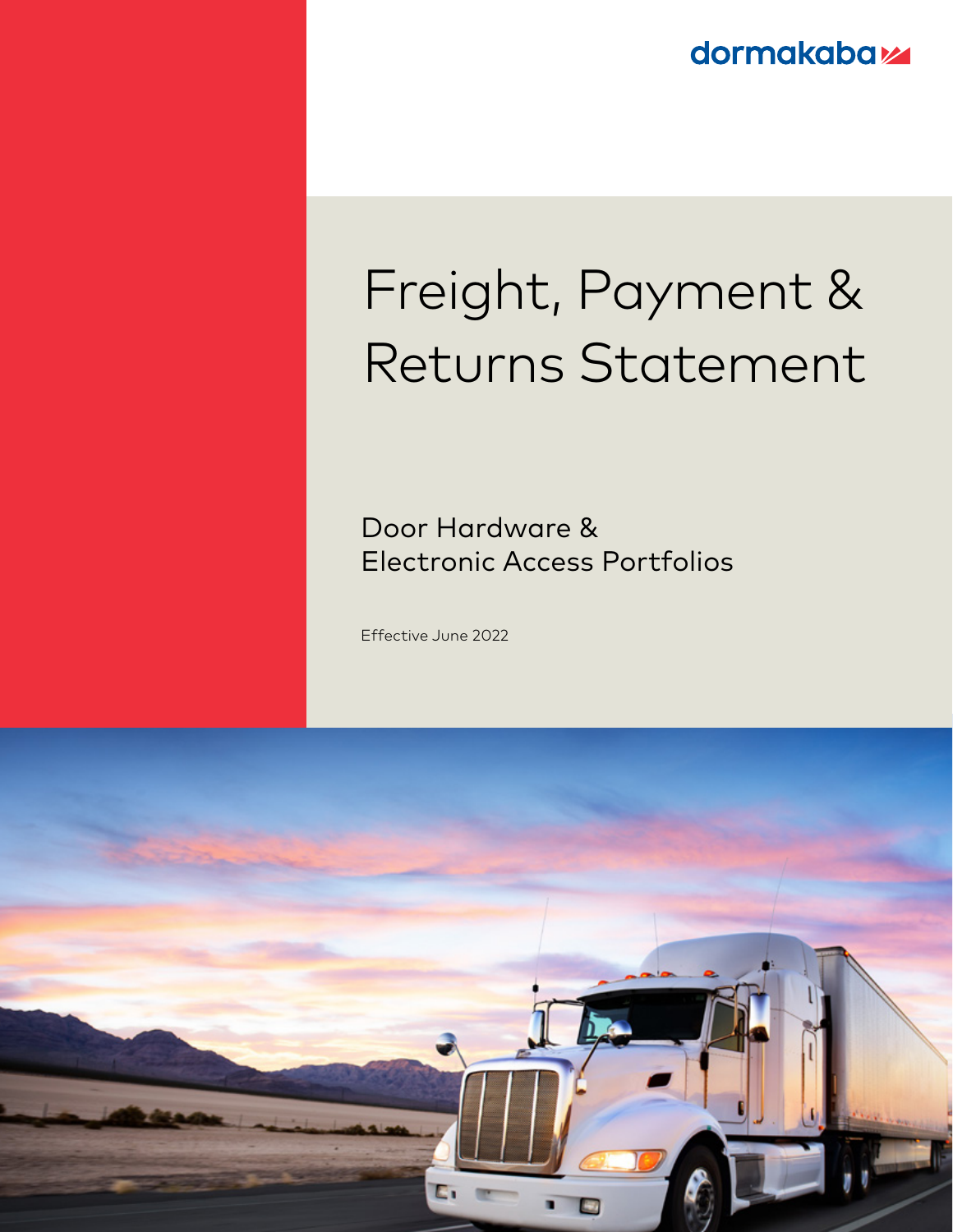## dormakaba<sub>z</sub>

## **General information**

#### Freight, Payment and RMA (Returns)

Global markets continue to experience unprecedented demand and increased raw materials, freight, and labor costs. The following standardization updates apply across our Door Hardware and Electronic Access portfolios for the US and Canada. For full context see General Terms and Conditions in every Price Book.

The following Freight program will apply to all Door Hardware and Electronic Access orders effective xxxx, 2022.



#### Prepaid Freight Policy (United States & Canada)

- All orders for Design Hardware products equal to or above \$5000 will receive prepaid freight.
- All orders for Hinge products equal to or above \$1500 will receive prepaid freight.

• All orders inclusive of BEST; BEST PRECISION; dormakaba architectural hardware; and dormakaba Commercial Hardware product lines equal to or above \$12,000 will receive prepaid freight.

Carrier will be selected by dormakaba. Air freight and other requested priority shipments will be at the expense of the customer. Handling is added to freight.

Freight policy does **excludes Keyscan, RCI and Farpointe Data product lines**. Freight policy for Keyscan, RCI and Farpointe will be announced at a later date.

Other terms and charges apply to Alaska, Hawaii, and Puerto Rico, as does with export orders and special multiple destinations or multiple shipments to the same destination. Items backordered from an order qualifying for prepaid shipping charges will be shipped prepaid.

All charges resulting from customer designated carrier, air freight, special handling, special routing or other freight services requested by the customer will be at customer's expense.

All goods ship F.O.B. factory.

Customer shall be responsible for obtaining insurance. Title and risk of loss for products shall pass when made available to customer on delivery to carrier in the United States or Canada; provided that if payment has not been made at the time of shipment, dormakaba shall retain title (but not risk of loss) until payment has been made.

If product is damaged in transit, customer must file claim exclusively with airline, carrier, vessel and/or insurance company; provided, however, that if dormakaba has not received payment in full at the time the product is damaged in transit, dormakaba shall have the right to file claim exclusively with airline, carrier, vessel and/or insurance company.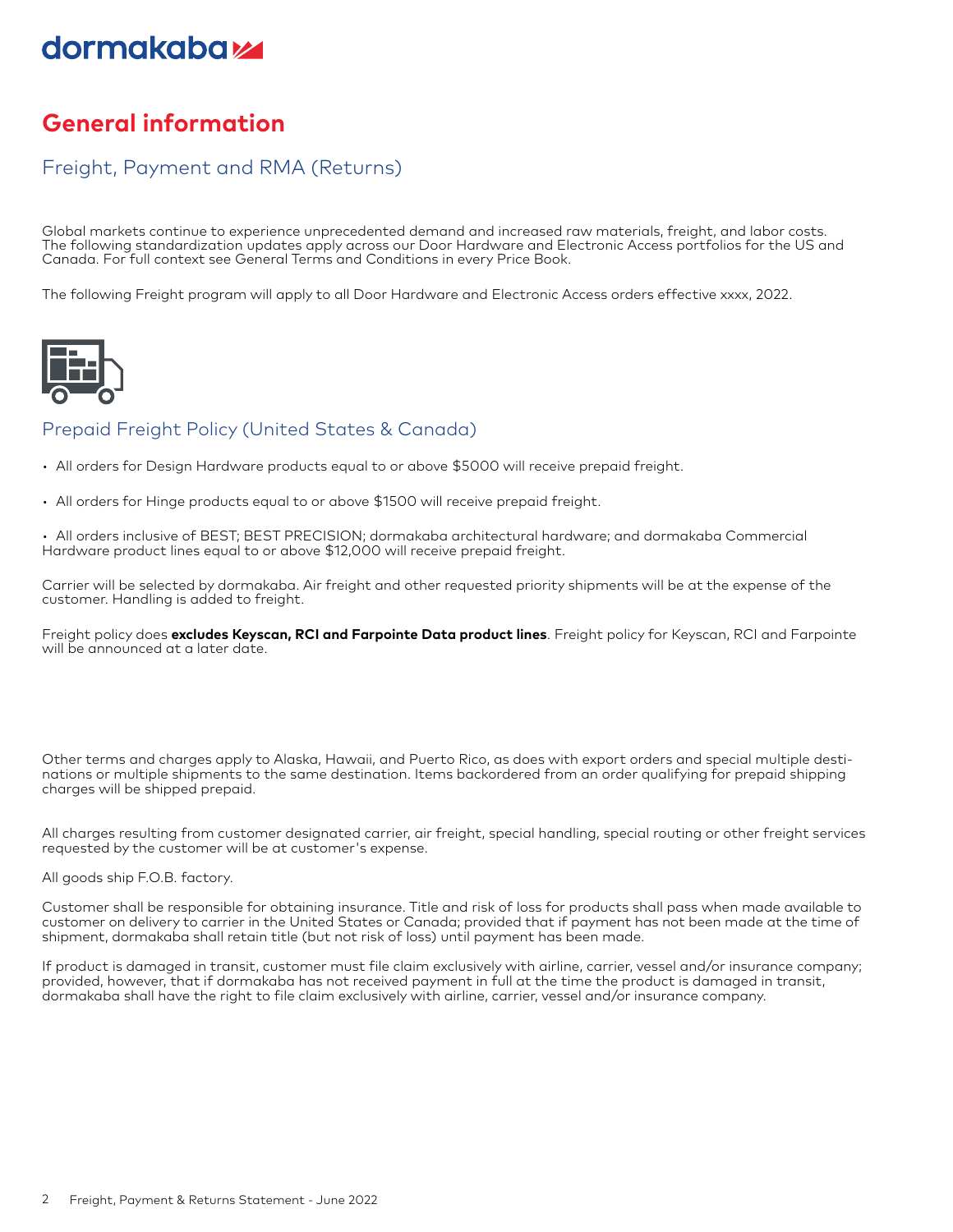## dormakaba<sub>z</sub>

### **General information**

Freight, Payment and RMA (Returns)



#### Payment and RMA (Returns) Policy

The following Payment & Return Program revisions for our Door Hardware and Electronic Access portfolios will apply to all orders beginning on May 2nd, 2022.

Payment Terms:

• 2% 10, Net 30

Returns & Restocking

• Standardized 35% restocking fee for all returns

If you have any questions regarding this announcement, please contact your local sales representative for more details